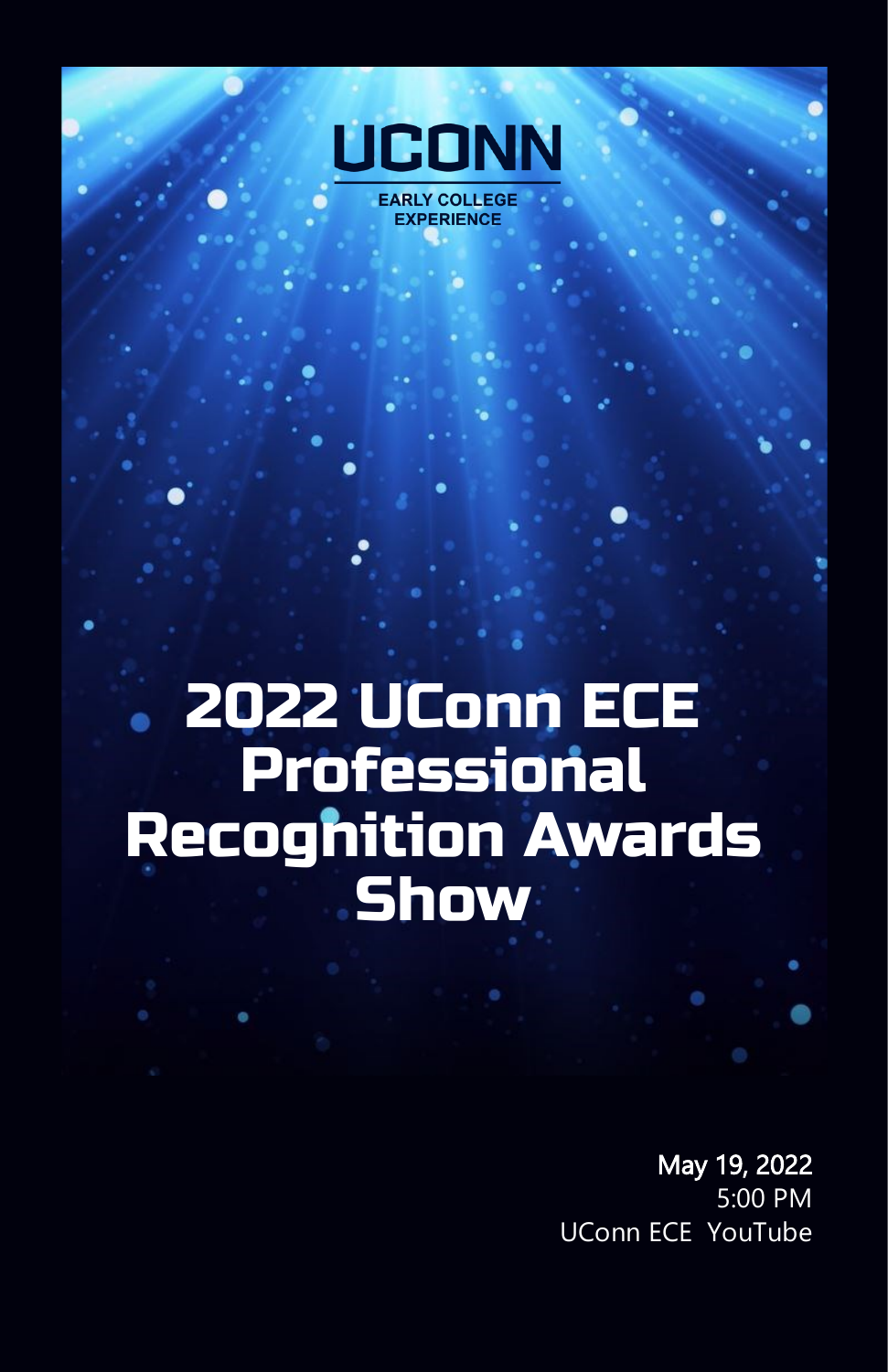#### Welcome

Christopher Todd, Executive Director, Office of Early College Programs

## Rookie of the Year Award for Excellence in First-Year Course Instruction

Kristina Schule Human Development & Family Sciences *Greenwich High School* Presented by Nella Quasnitschka

## Instructor Award for Excellence in Course Instruction

## Elizabeth Capobianco

Mathematics — *Trumbull High School* Presented by Carissa Rutkauskas

# Daniel Cote

Philosophy — *Christian Heritage High School* Presented by Jessica Dunn

## Laura Francis

Marine Sciences — *Coginchaug Regional High School* Presented by Jessica Hinckley

## Christine Higgins

German — *Wilton High School* Presented by Carissa Rutkauskas

## Karon McGovern

American Studies — *New Fairfield High School* Presented by Todd Blodgett

#### Remarks

Peter Diplock, Associate Vice Provost, University of Connecticut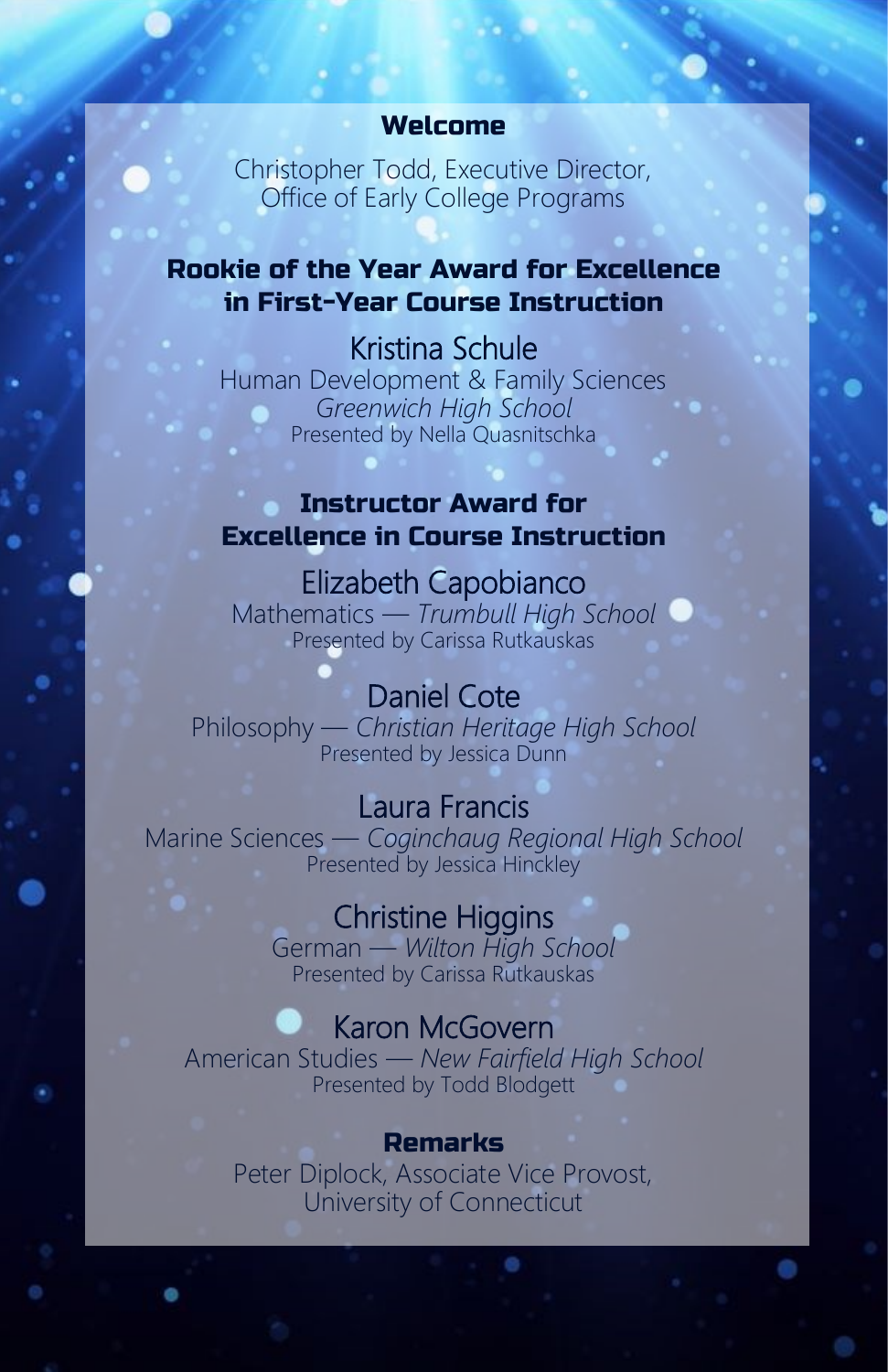#### **Music**

Rhombus Saxophone Quartet University of Connecticut

## Principal Award for Program Support & Advocacy

Sean Tomany *University High School of Science & Engineering* Presented by Melanie Banks

## Site Representative Award for Excellence in Program Administration

Karen Risley *Portland High School* Presented by Todd Blodgett

## Library Media Specialist Award for Excellence in Enrichment & Collaboration

Maureen Vint *Nonnewaug High School* Presented by Jessica Dunn

## Thomas E. Recchio Faculty Coordinator Award for Academic Leadership

Anne Gebelein Latino & Latin American Studies *University of Connecticut* Presented Tom Recchio

> Closing UConn ECE Staff